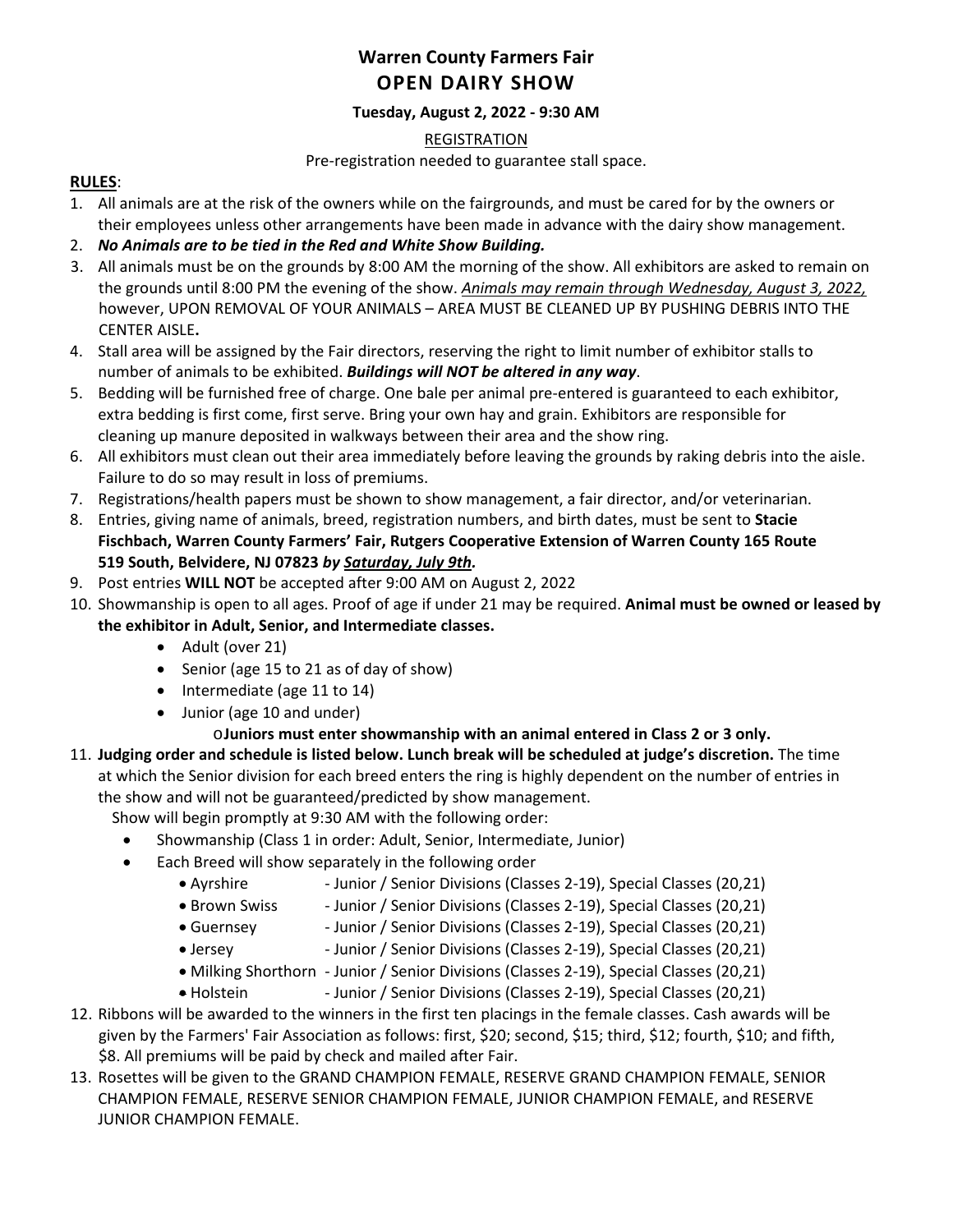| <b>CLASSES</b> |                                                                                                                                                                                                                                                |  |  |  |
|----------------|------------------------------------------------------------------------------------------------------------------------------------------------------------------------------------------------------------------------------------------------|--|--|--|
| $\mathbf{1}$   | Showmanship Classes: Adult, Senior, Intermediate, Junior<br>Junior exhibitors 10 and under must only show animals entered in Classes 2 or 3.<br>The entry must be owned or leased by the exhibitor in Adult, Senior, and Intermediate classes. |  |  |  |
| $\overline{2}$ | Junior Heifer Calf - born between March 1, 2022 and May 31, 2022                                                                                                                                                                               |  |  |  |
| 3              | Intermediate Heifer Calf - born between December 1, 2021 and February 28, 2022                                                                                                                                                                 |  |  |  |
| 4              | Senior Heifer Calf - born between September 1, 2021 and November 30, 2021                                                                                                                                                                      |  |  |  |
| 5              | Summer Junior Yearling - born between June 1, 2021 and August 31, 2021                                                                                                                                                                         |  |  |  |
| 6              | Junior Yearling - born between March 1, 2021 and May 31, 2021                                                                                                                                                                                  |  |  |  |
| 7              | Intermediate Senior Yearling - born between December 1, 2020 and February 29, 2021                                                                                                                                                             |  |  |  |
| 8              | Senior Yearling - born between September 1, 2020 and November 30, 2020                                                                                                                                                                         |  |  |  |
|                | Selection of JUNIOR CHAMPION FEMALE AND RESERVE JUNIOR CHAMPION FEMALE                                                                                                                                                                         |  |  |  |
| 9              | Two-Year-Old Not Yet Freshened - born between September 1, 2019 and August 31, 2020                                                                                                                                                            |  |  |  |
| 10             | Junior Two-Year-Old in Milk - born between March 1, 2020 and August 31, 2020                                                                                                                                                                   |  |  |  |
| 11             | Senior Two-Year-Old in Milk - born between September 1, 2019 and February 28, 2020                                                                                                                                                             |  |  |  |
| 12             | Junior Three-Year-Old - born between March 1, 2019 and August 31, 2019                                                                                                                                                                         |  |  |  |
| 13             | Senior Three-Year-Old - born between September 1, 2018 and February 28, 2019                                                                                                                                                                   |  |  |  |
| 14             | Four-Year-Old - born between September 1, 2017 and August 31, 2018                                                                                                                                                                             |  |  |  |
| 15             | Five-Year-Old - born between September 1, 2016 and August 31, 2017                                                                                                                                                                             |  |  |  |
| 16             | Mature Cow, Six Years and Over - born before September 1, 2016                                                                                                                                                                                 |  |  |  |
| 17             | 125,000 Lb. Class - Produced 125,000 lbs. milk production or over by July 31, 2022. DHIA Supervisor or County<br>Agricultural Agent must certify proof of production. Cannot compete in Classes 15, 16, and 19.                                |  |  |  |
| 18             | Three and Four-Year-Old, Dry - any animal born between September 1, 2017 and August 31, 2019 that has<br>freshened and is now dry.                                                                                                             |  |  |  |
| 19             | Five Years and Older, Dry - any animal born before August 31, 2017 that has freshened and is now dry.                                                                                                                                          |  |  |  |
|                | Selection of SENIOR CHAMPION FEMALE AND RESERVE SENIOR CHAMPION FEMALE                                                                                                                                                                         |  |  |  |
|                | Selection of GRAND CHAMPION FEMALE AND RESERVE GRAND CHAMPION FEMALE                                                                                                                                                                           |  |  |  |
| 20             | Dam-Daughter - two animals, a cow and her female offspring                                                                                                                                                                                     |  |  |  |
| 21             | Produce of Dam – two female animals, any age, from the same dam                                                                                                                                                                                |  |  |  |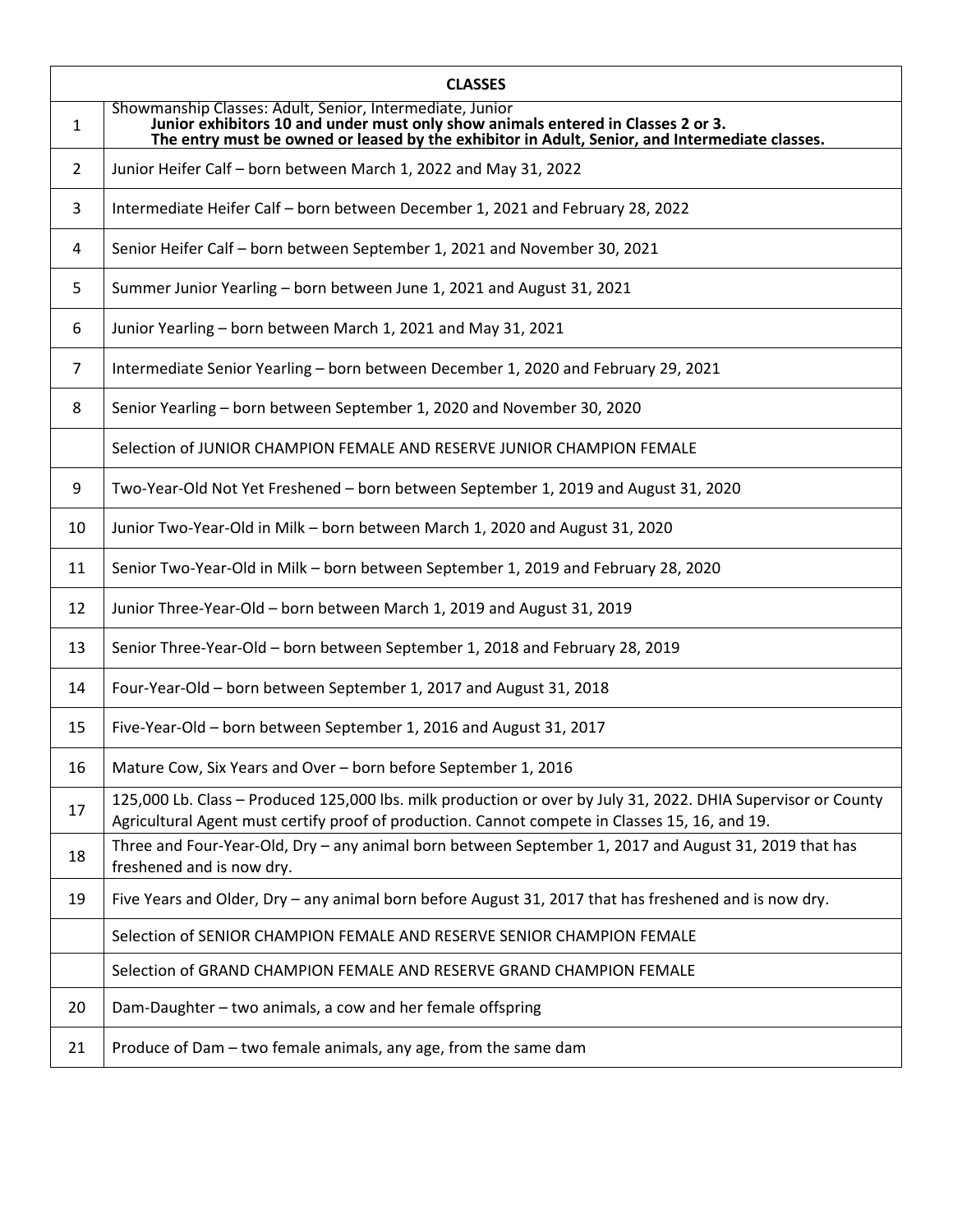## *Health*

Any exhibitor showing at the Warren County Farmers Fair must be in compliance with New Jersey Division of Animal Health recommendations for New Jersey fairs, shows and sales. All animals must be free from infectious or contagious disease.

- a. A valid (official) Certificate of Veterinary Inspection (CVI) signed by an accredited New Jersey Veterinarian must accompany all native New Jersey Animals. The CVI must indicate that all animals of the species to be exhibited on the exhibitor's premises have been observed by a veterinarian and found to be free of any signs of infectious or contagious diseases. The official New Jersey Certificate of Veterinarian Inspection is valid for 30 days in New Jersey. Cattle originating from other states must be accompanied by an official interstate Certificate of Veterinary Inspection in compliance with New Jersey's import regulations. All domestic animals requiring CVI for exhibition must be individually identified by one of the acceptable species methods and it must be listed on the health certificate. If any additional identification is present, it should also be listed. CVI must be checked by a fair director and/or veterinarian.
- b. All animals which are eligible for an approved USDA rabies vaccination should be current on rabies vaccination, and proof of vaccination by a veterinarian should be provided.
- c. Each entry must be a member of a tuberculosis and brucellosis free herd.
- d. All animals must be free of ringworm and pinkeye.
- e. It is recommended that all entries be inoculated against BVD, IBR, PI3 and Bovine Respiratory Synsitial Virus. Consult your veterinarian.
- f. Animals not meeting health regulations will be asked to leave the grounds.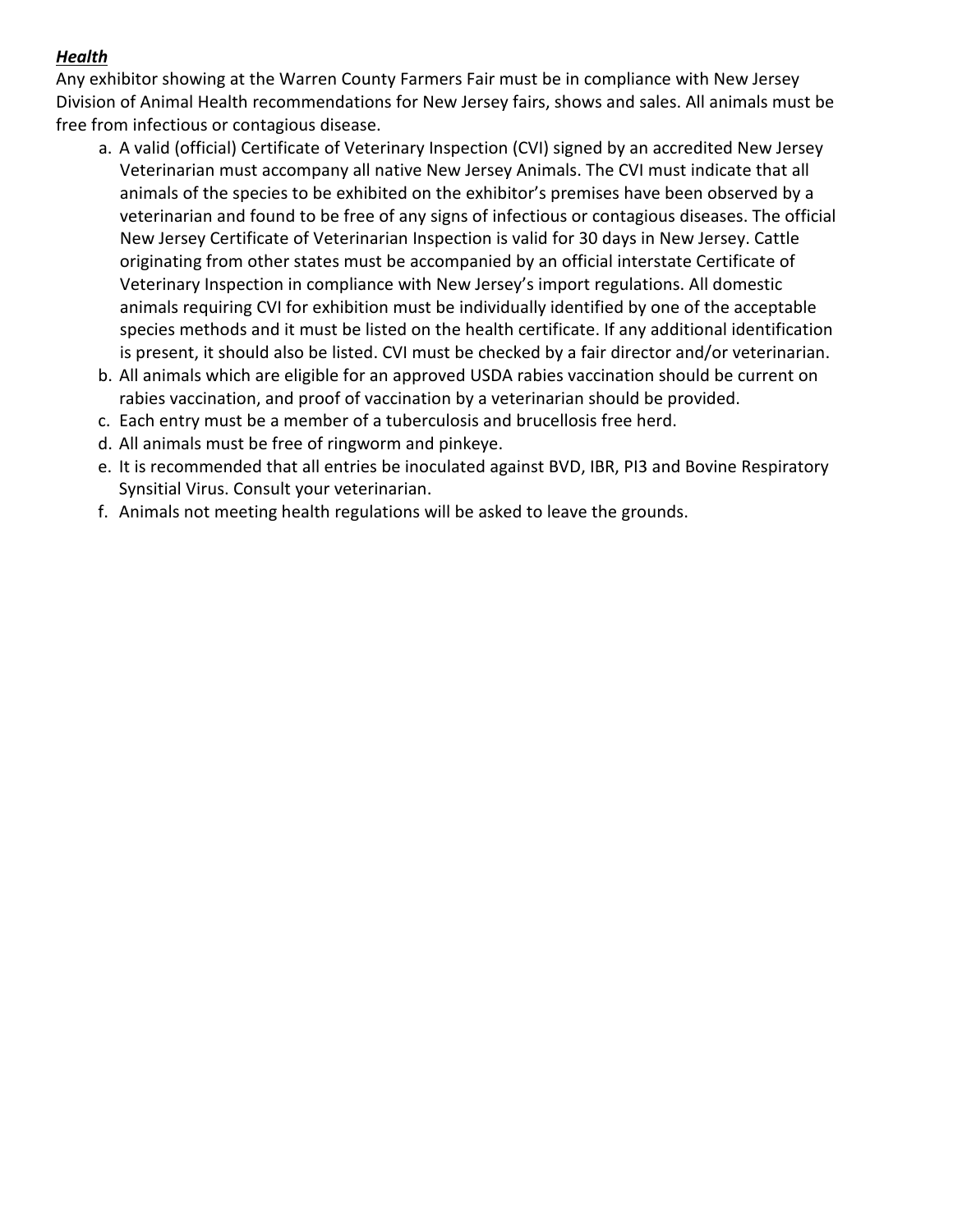# **WARREN COUNTY FARMERS' FAIR 2022 OPEN DAIRY SHOW – ENTRY FORM**

| <b>Breed</b> | $\overline{Class}$<br>No. | Name AND Number of Animal |  | Date of Birth |
|--------------|---------------------------|---------------------------|--|---------------|
|              |                           |                           |  |               |
|              |                           |                           |  |               |
|              |                           |                           |  |               |
|              |                           |                           |  |               |
|              |                           |                           |  |               |
|              |                           |                           |  |               |
|              |                           |                           |  |               |
|              |                           |                           |  |               |
|              |                           |                           |  |               |
|              |                           |                           |  |               |
|              |                           |                           |  |               |
|              |                           |                           |  |               |

Entries in the 125,000 lb. Class must be submitted with the completed application and signed by the DHIA Supervisor or the County Agricultural Agent.

Mail entry blank to: Stacie Fischbach, Warren County Farmers' Fair Association Rutgers Cooperative Extension of Warren County 165 Route 519 South, Belvidere, NJ 07823

### *DEADLINE – SATURDAY, JULY 9TH*

The exhibitor hereby releases the Warren County Farmers' Fair Association, Inc. from any and all responsibility or liability for injury or damage to any entries or exhibits; and also releases and agrees to indemnify the Warren County Farmers' Fair Association, Inc. against any damage, claim, legal proceedings, or judgment arising out of the transportation, entry or exhibition of entries or exhibitors at the said fair, and further agrees to hold the said Warren County Farmers' Fair Association, Inc. harmless from any claim or suit for injury, damage, or blame resulting from transportation, entry, or exhibition of entries or exhibits.

| Signature                                                                                                                                                                                                                          |                                                |
|------------------------------------------------------------------------------------------------------------------------------------------------------------------------------------------------------------------------------------|------------------------------------------------|
| Exhibitor's Name                                                                                                                                                                                                                   | <b>SHOWMANSHIP CLASS</b>                       |
| Farm Name and the contract of the contract of the contract of the contract of the contract of the contract of the contract of the contract of the contract of the contract of the contract of the contract of the contract of      | Name _____________________                     |
|                                                                                                                                                                                                                                    | $\Box$ Junior (age 10 and under)               |
| Address                                                                                                                                                                                                                            | $\Box$ Intermediate (age 11 to 14)             |
|                                                                                                                                                                                                                                    | $\Box$ Senior (age 15 to 21 as of day of show) |
| <b>Telephone Contract Contract Contract Contract Contract Contract Contract Contract Contract Contract Contract Contract Contract Contract Contract Contract Contract Contract Contract Contract Contract Contract Contract Co</b> | $\Box$ Adult (over age 21 as of day of show)   |